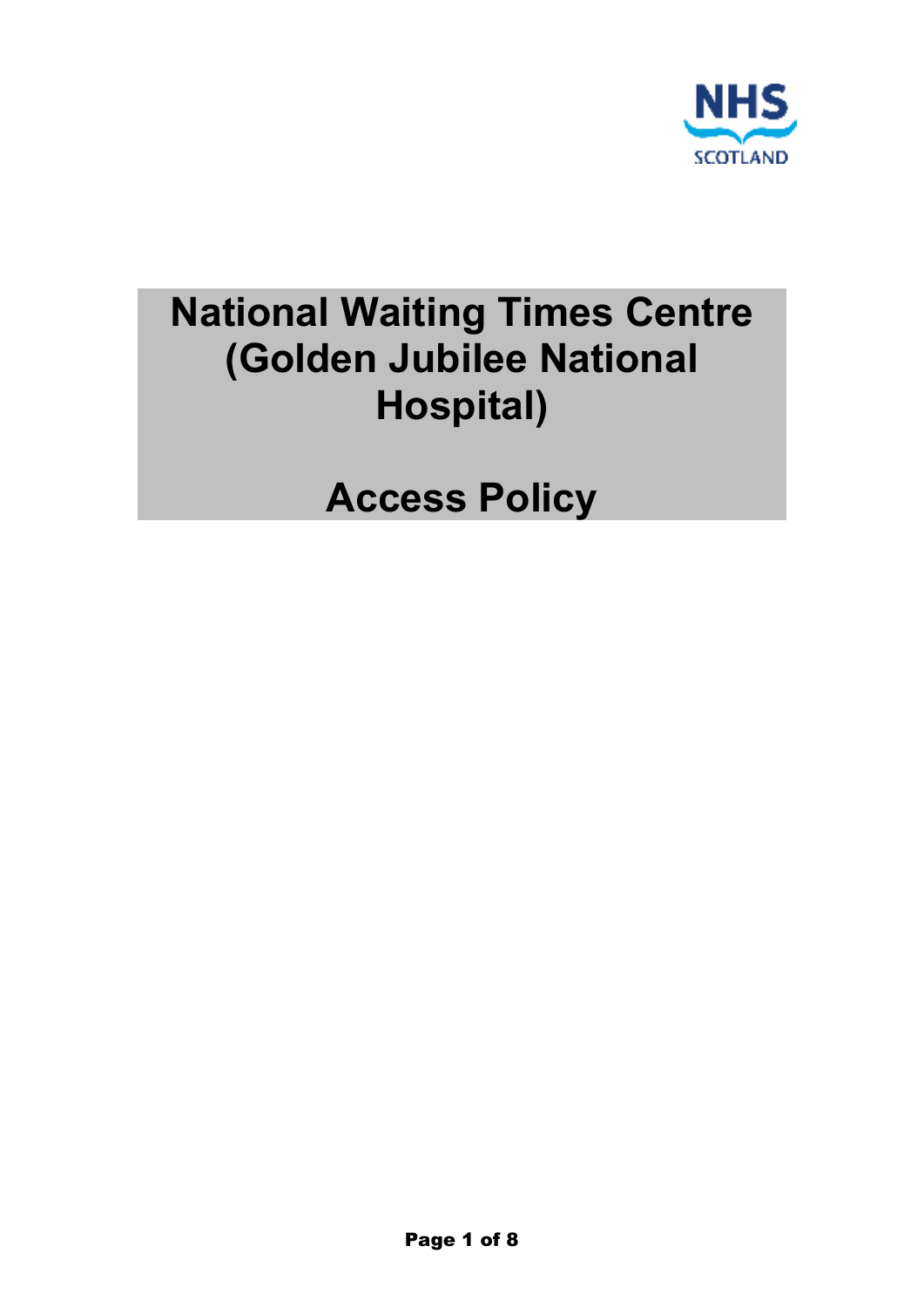# **Contents**

- 1. Introduction
- 2. Waiting Time Standards
- 3. Key Principles of the National Waiting Times Centre Access Policy
- 4. Communication
	- 4.1 Communication with patients
	- 4.2 Communication with referrers
- 5. Management of Referrals
- 6. Management/Recording/Reporting Waiting Times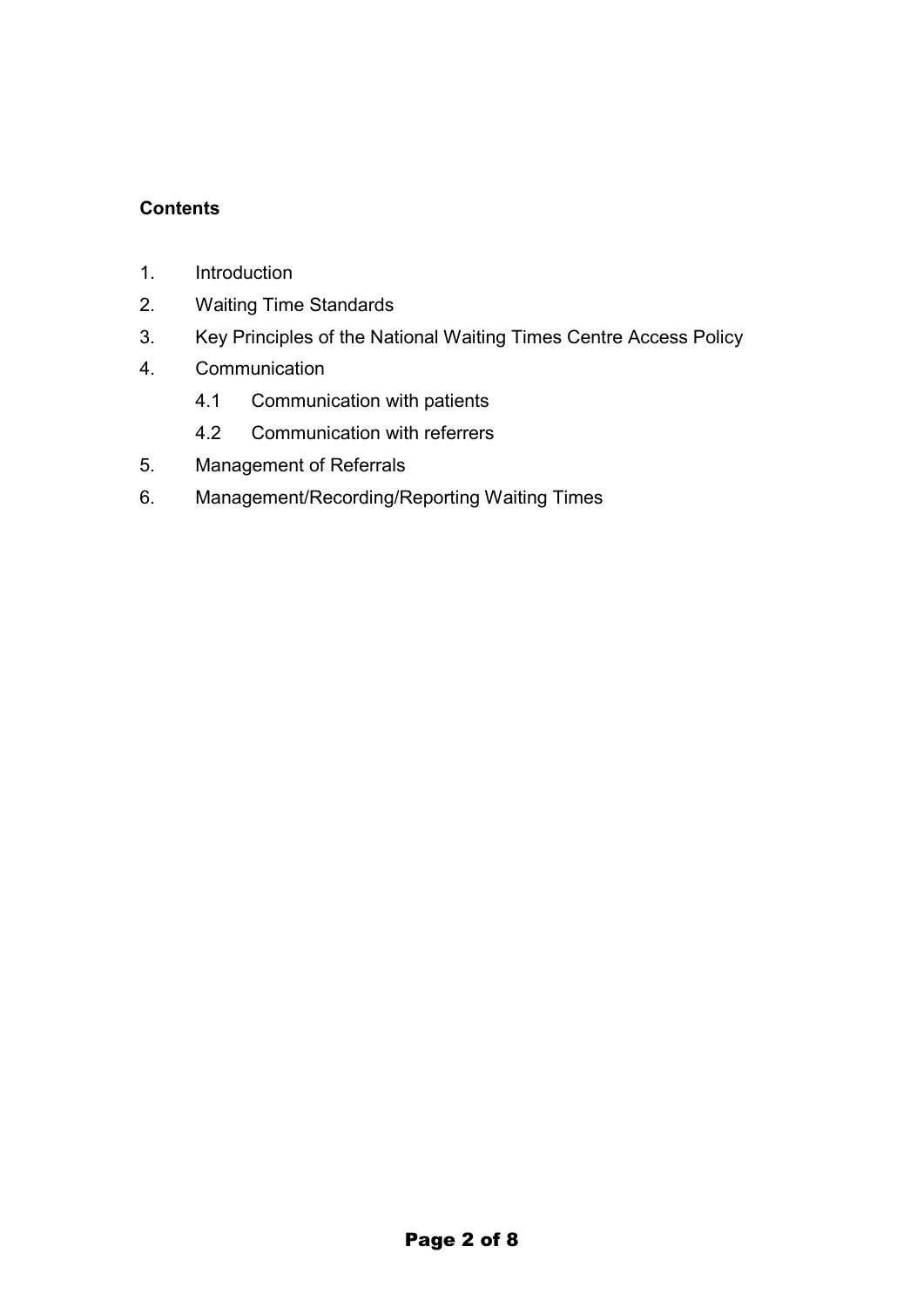## **1. Introduction**

It was a key NHSScotland objective that by December 2011 no more than 18 weeks would elapse from the time a patient is referred by their GP to a consultant led service (for non urgent treatment) to the start of the patient's treatment (The 18 Week Referral to Treatment Standard). Additionally, the Patient Rights (Scotland) Act 2011 now enshrines in law that, once a patient has been diagnosed as requiring inpatient or day case treatment, and agreement has been reached to carry out this treatment, the patient's treatment must begin within 12 weeks.

Recognising the requirement for continual service redesign to improve the patient experience, this Access Policy sets out the approach we will follow to ensure a safe, effective and person centred approach is applied to services provided to patients.

Effective and timely communication with patients is essential to ensure the best possible use of capacity and resources. We are committed to ensure that appropriate resources, systems and processes are in place to deliver against this Access Policy. Additionally, all staff will be adequately trained to communicate effectively with patients and to use the systems available to ensure access to services is seamless.

## **2. Waiting Time Standards**

Delivering against the waiting time standards will require innovation and collaborative working with referring Boards to ensure a consistent approach in providing access to services and to ensure patients receive the most appropriate treatment within the shortest waiting time.

The current waiting time standards are:

- $\geq$  18 Weeks Referral to Treatment for 90% of patients
- $\geq$  12 weeks for new outpatient consultations
- $\geq$  6 weeks for eight key diagnostic tests and investigations
- $\geq 4$  weeks for Angiography
- $\triangleright$  The legal 12 week Treatment Time Guarantee (from date agreement is reached to commence treatment)

The eight key diagnostic tests and investigations are:

- $\triangleright$  Upper endoscopy
- **E** Lower endoscopy
- Colonoscopy
- Cystoscopy
- $\triangleright$  CT (computer tomography)
- MRI (Magnetic Resonance Imaging)
- $\blacktriangleright$  Ultrasound
- $\triangleright$  Barium Studies

Exclusions from the 18 Weeks Referral to Treatment Standard include:

- $\triangleright$  Direct referrals to Allied Health Professionals
- $\triangleright$  Assisted conception services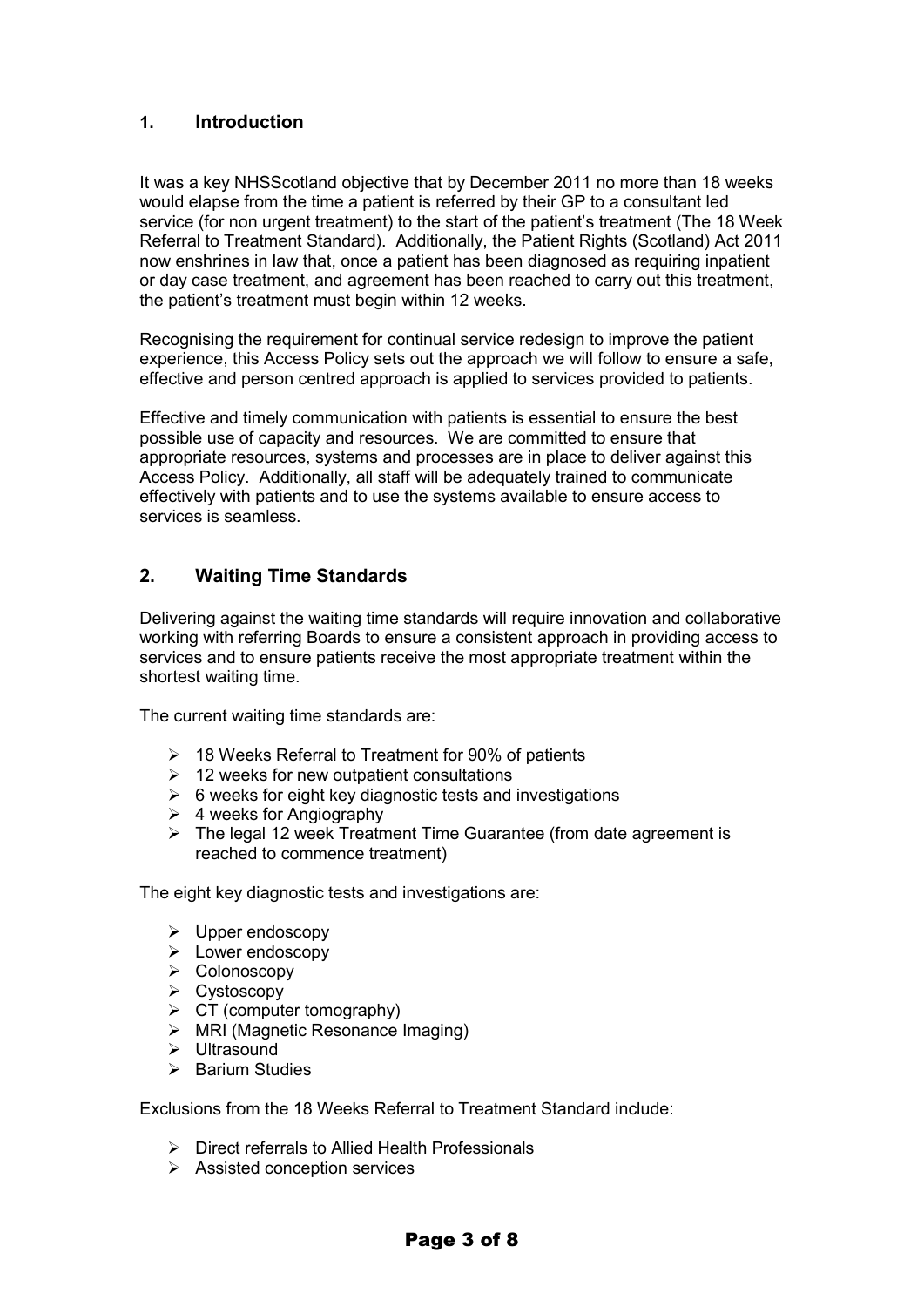- $\triangleright$  Dental treatment provided by undergraduate dental students
- $\triangleright$  Designated national specialist service for Scoliosis
- $\triangleright$  Direct access referrals to Diagnostic Services where the referral is not part of a 'straight to test' referral pathway
- $\triangleright$  Genitourinary medicine
- $\triangleright$  Homeopathy
- **▶ Obstetrics**
- $\triangleright$  Organ and Tissue transplants
- $\triangleright$  Mental Health
- $\triangleright$  Exceptional aesthetic procedures

# **3. Key Principles of the NWTC Access Policy**

We have agreed the following key principles that underpin delivery of the Patient Access Policy and delivery of waiting time standards:

- $\triangleright$  The referring Boards must ensure that patients are informed that their care is being transferred to the NWTC.
- $\triangleright$  The referring Boards must ensure that the patient's referral is clinically appropriate for NWTC.
- $\triangleright$  The patients' interests are paramount.
- $\triangleright$  Referring Boards will have declared in their own local access policy that the Golden Jubilee National Hospital (GJNH) is to be considered a 'reasonable offer'.
- $\triangleright$  Agreement will have been reached between the referring Board and the patient to transfer their care to us prior to the referral having been made.
- $\triangleright$  Patients will be offered care according to clinical priority and within agreed waiting time standards.
- $\triangleright$  Patients will be added to the waiting list only if they are available and medically fit for the procedure.
- $\triangleright$  Patients who are unavailable will be recorded as unavailable on the waiting list – if treatment has been agreed between the clinician and the patient.
- $\triangleright$  Patients will receive an offer of appointment a minimum of seven days before their appointment date.
- $\triangleright$  Patients' additional needs will be established prior to the appointment date and will be managed accordingly including requirements for transport, accommodation and interpretation services.
- $\triangleright$  Where a patient refuses two reasonable offers of appointment dates, the patient will be returned to their referring Board. (This practice will only be carried out if a clinician agrees that it is clinically appropriate to return the patient.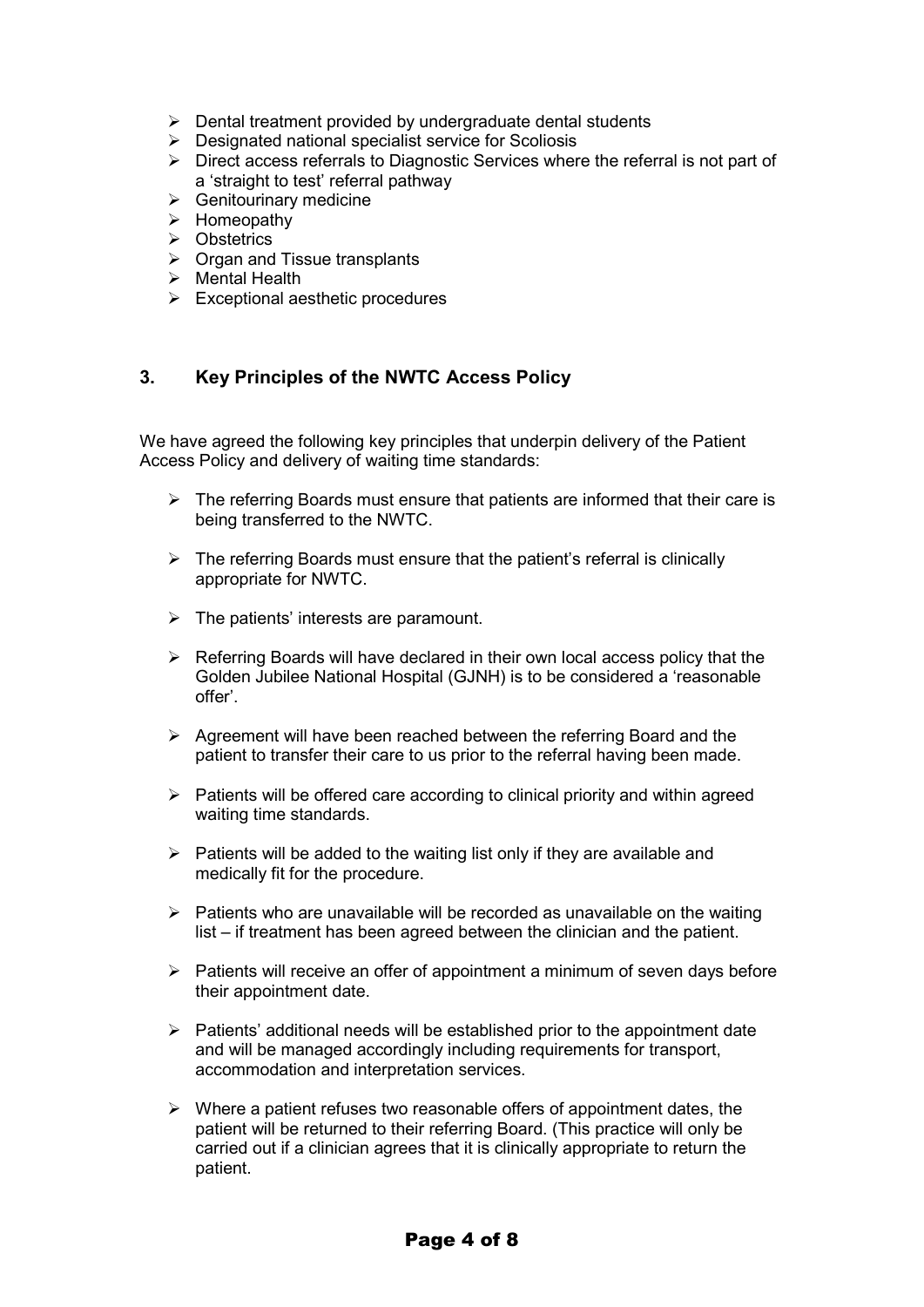- $\triangleright$  Where a patient does not attend their appointment, after investigation and attempts are made to reach the patient, they will be returned to their referring Board where advice on next steps will be sought from the local clinical team. (This practice will only be carried out if a clinician agrees that it is clinically appropriate to return the patient.
- $\triangleright$  Redesign work will continue to support the reduction of variation in referral.
- $\triangleright$  Patient advised unavailability will be applied only where the patient requests this.
- $\triangleright$  Medical unavailability will be applied where a clinician determines the patient has another medical condition that prevents the agreed treatment from proceeding for that period of time.
- $\triangleright$  All periods of unavailability will be documented without exception on our Patient Management System (PAS).
- $\triangleright$  All patients who have unavailability recorded will be clinically reviewed at a maximum of 12 weeks with the outcome recorded on our patient administration system. (we will not apply unavailability for an indefinite period.)

#### **4. Communication**

#### **4.1 Communication with patients**

We have a responsibility to ensure patients are provided with clear and accurate information to enable them to make considered decisions in relation to their treatment time guarantee. Additionally it is recognised that additional needs must be taken into account when communicating with patients.

We must ensure that patients are appropriately informed at all stages of the patient journey.

All patients should be telephoned to confirm an outpatient appointment or admission date/time, agreeable to them. The patient should then be sent a confirmation letter, which must be clear and informative and should include a point of contact/telephone number to call if they have any queries. The letter should clearly explain the consequences if the patient cancels or fails to attend the appointment at the designated time.

All correspondence with patients will explain how to change appointments and the impact of a cancellation or DNA (did not attend). Administrative processes will ensure that it is clear to patients who they should contact to enable them to change their appointments and agree an alternative date.

Patients should be given clear instructions on how and when to contact the hospital to either accept or decline an appointment or admission date, and the timeframe in which to do this.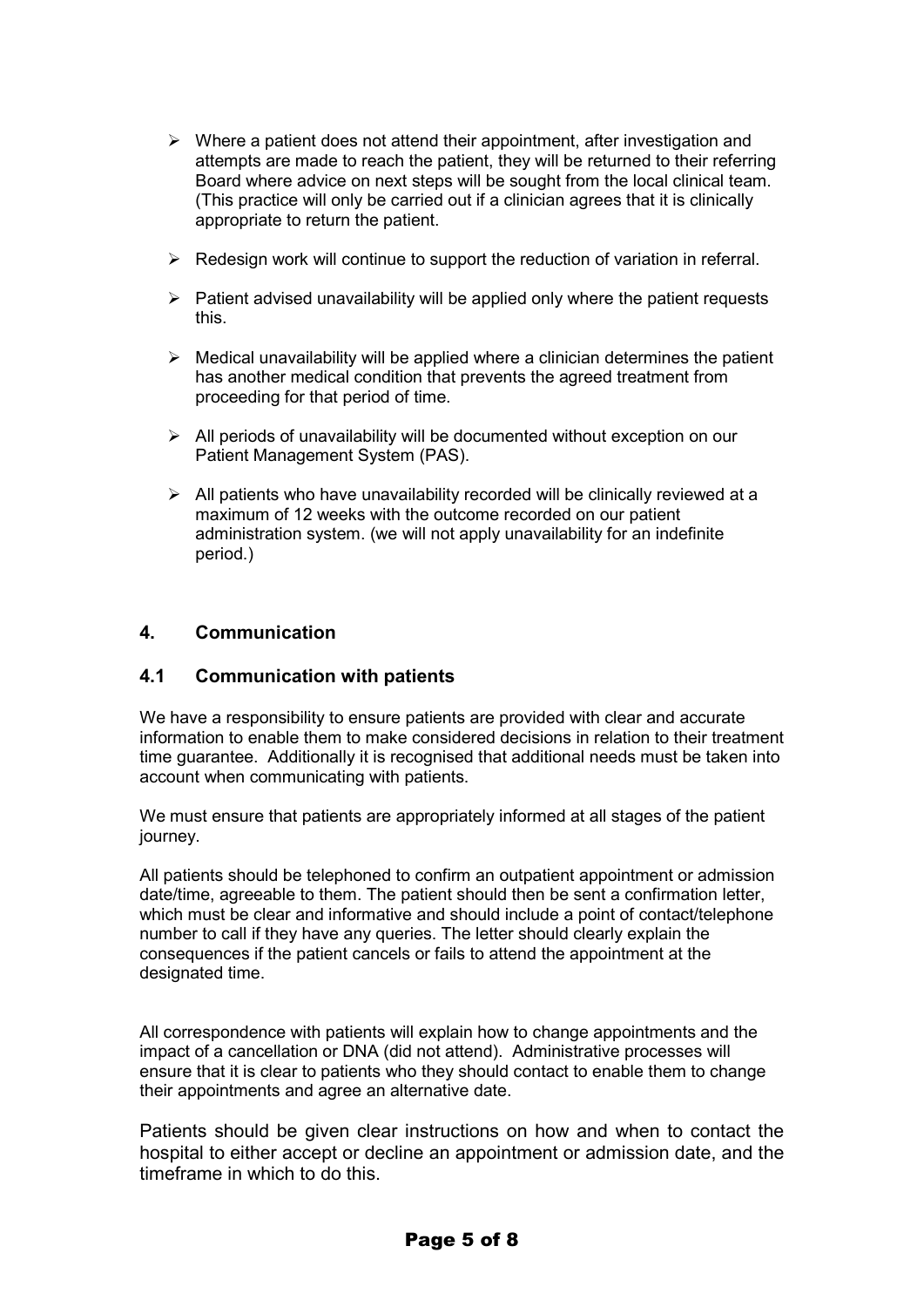Patients should be given clear and accurate information in writing about how their waiting time is calculated, including when clock adjustments are made and how these affect their treatment time clock.

We will apply the eight principles of effective Patient Focussed Booking when engaging with patients to promote attendance and offer choice to patients.. The eight principles are :-

- $\triangleright$  Clear communication with patients from the outset, outlining their responsibility for their appointment including booking, attending and advising of any changes to their availability. This should take place at the point of referral and within any booking dialogue between the patient and service.
- $\triangleright$  A referral process which facilitates the transfer of information about the patient's needs and availability to attend.
- $\triangleright$  All staff involved in booking and appointing working to standard operating procedures to ensure equity in appointing patients.
- $\triangleright$  Booking processes must facilitate timely engagement and offer a single, reliable point of contact for patients.
- $\triangleright$  Booking processes must offer patients real choice through active dialogue including dates and times of available appointments.
- $\triangleright$  Patients must be reminded of their appointment close to the date of agreed attendance.
- $\triangleright$  The process must ensure that patients are seen in turn.
- $\triangleright$  The process must ensure ongoing review and validation of the waiting list.

Patients will be responsible for:-

- $\triangleright$  Informing via the hospital contact number if their condition improves and their appointment is no longer required.
- $\triangleright$  Contacting the hospital timeously if they are unable to attend their agreed appointment.
- $\triangleright$  Providing details of mobile phone and email address to improve future patient communication options.
- $\triangleright$  Contacting the hospital to advise of any changes to name, address, postcode, telephone number or GP.
- $\triangleright$  Considering the choice options that are available to them.

#### **4.2 Communication with Referrers**

We plan all allocated outpatient, inpatient, diagnostic and surgical space at the GJNH. This is done in partnership with the Access Support Team at the Scottish Government and all referring Health Boards across Scotland. The team also agree with our NHS colleagues the specific specialties and the number of referrals that should be sent to us on an annual basis.

We record all referral and patient related information in line with the 18 Week RTT(Referral to Treatment) guidance and the TTG (Treatment Time Guarantee) as set out in the Patients Rights (Scotland) Act 2011.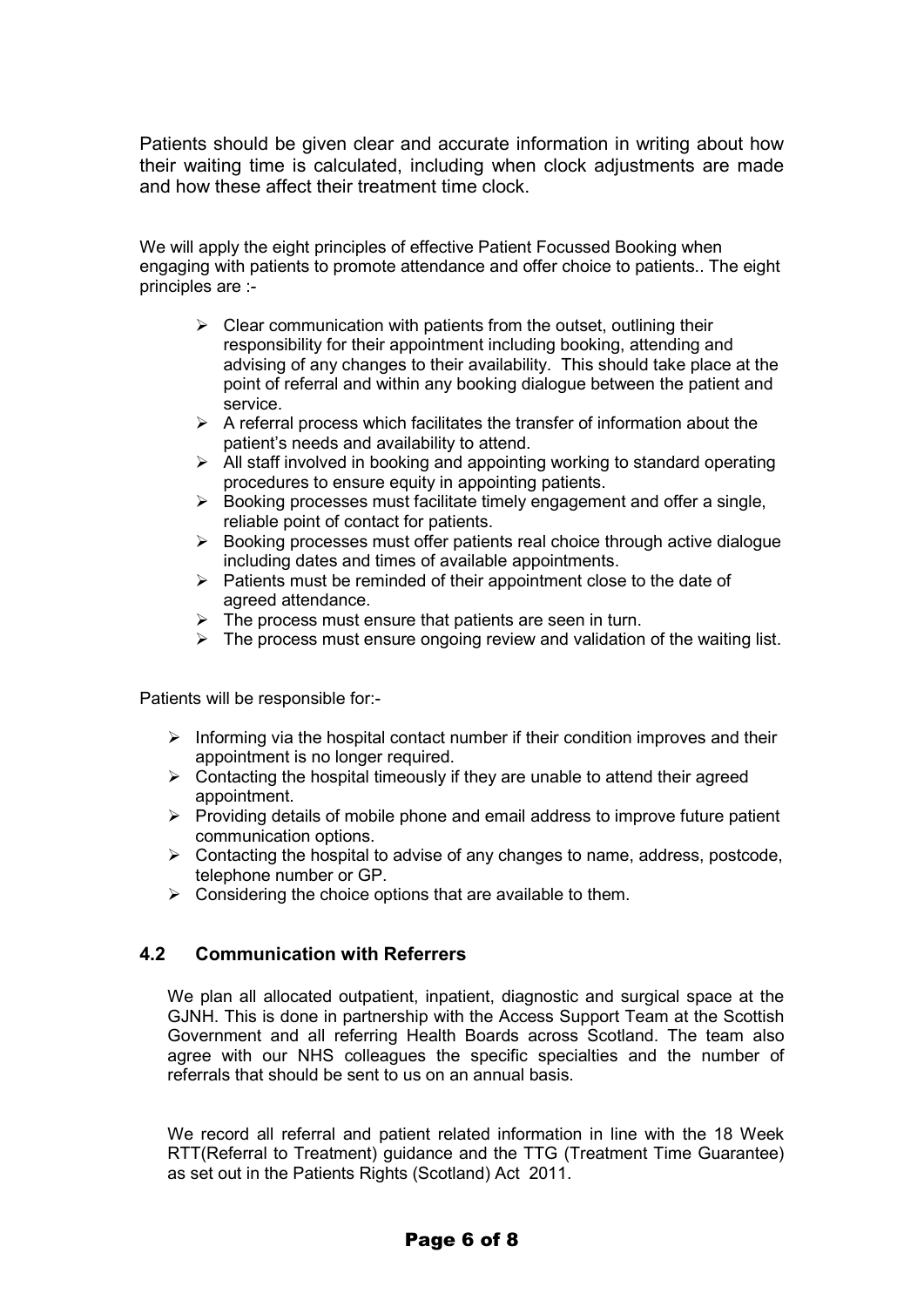This information is communicated to all Boards as follows:-

- $\triangleright$  In an agreed format.
- $\triangleright$  Within agreed timescales.
- To specific referring Boards' contacts.

#### **5. Management of Referrals**

All outpatient/inpatient referrals received will be registered on our PAS and either booked or added to the outpatient/inpatient waiting list without delay.

The outpatient waiting time target will be calculated from the date the referral is received.

The inpatient waiting time target will be calculated from the date the patient and consultant agree to treatment.

It is our responsibility to ensure patients are treated within their guarantee date on the basis that the referral is received within the agreed timescales as outlined within the Service Level Agreement (SLA).

All referrals must include the following agreed minimum data set:

- $\triangleright$  Patient's name, address and telephone numbers
- $\triangleright$  Community Health Index (CHI) number
- $\triangleright$  Referring hospital's medical record number
- $\triangleright$  Planned procedure (if known)
- $\triangleright$  Referring consultant
- $\triangleright$  Date on waiting list at the referring Board
- $\triangleright$  GP's details
- Unique Care Pathway Number (UCPN)
- $\triangleright$  Periods of unavailability
- $\triangleright$  Armed forces/veteran status
- $\triangleright$  Additional support needs
- $\triangleright$  Patient preferred method of contact e.g. letter, phone, email

Referrals that are not considered appropriate by the receiving clinician, are not in line with local guidelines or do not include the complete minimum data set, will be sent back to the referring Board clearly stating the reason for return.

#### **6. Management/Recording/Reporting Waiting Times**

We are responsible for the production, management and reporting of the waiting times for Cardiothoracic (heart and lung) patients. This is reported directly to the Scottish Government Health Department.

All other patient activity, where we provide capacity for territorial Boards is recorded and communicated to the referring Boards to allow for local patient tracking and waiting time reporting. We will ensure: